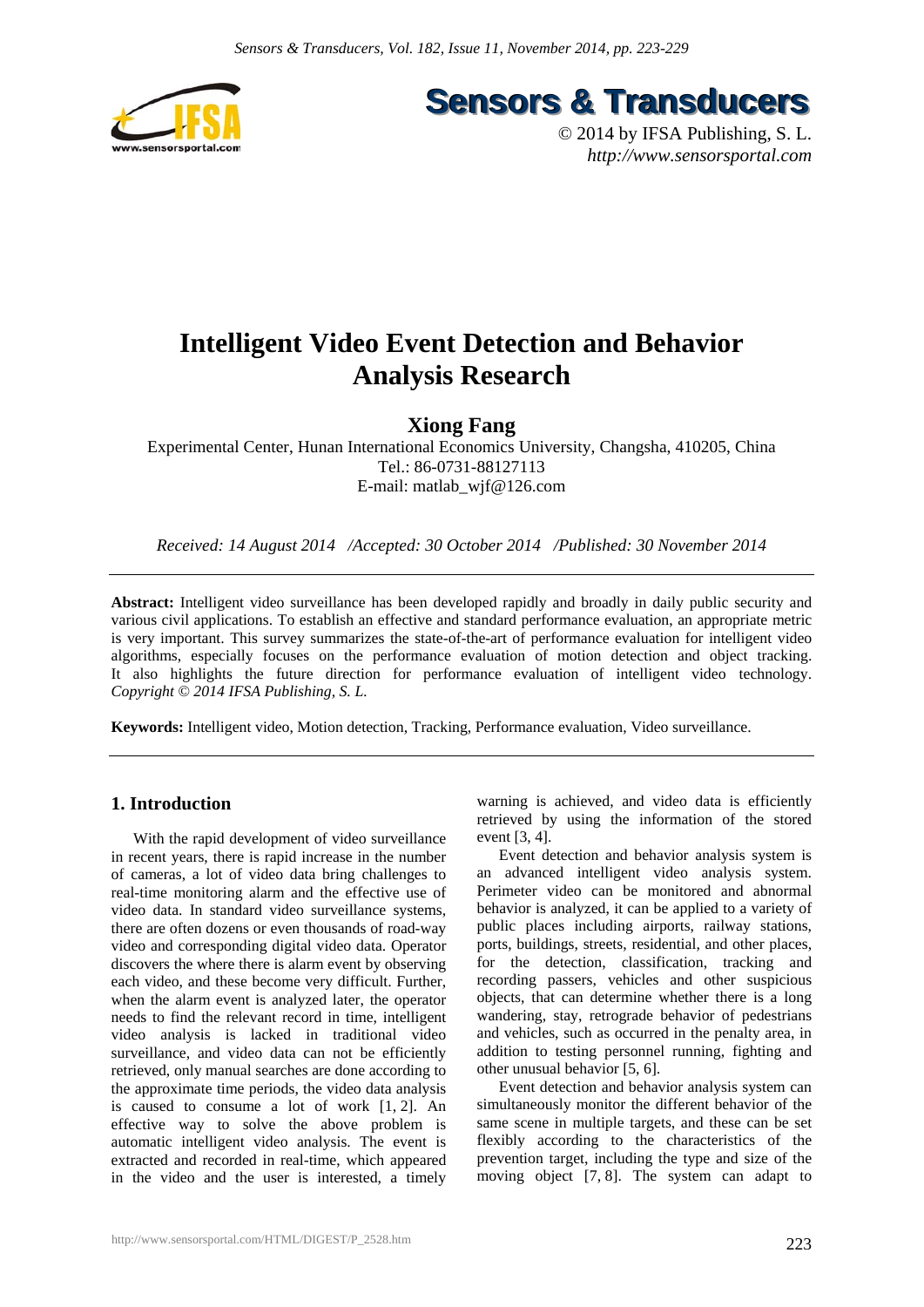different environmental changes, including light, seasons, day and night, rain or shine, etc., and it can be a good on anti-camera shake. Intelligent video

analysis surveillance system solution is shown in Fig. 1.



**Fig. 1.** Intelligent video analysis surveillance system.

### **2. Intelligent Video System Function**

By event detection and behavior analysis system, we can achieve the following main functions [9, 10]:

1) To enter illegally the penalty area: there is the ability to detect whether there is a pedestrian or vehicle into a predetermined area, the user can flexibly adjust the sensitivity. More advanced systems can effectively detect the target of not less than 10 pixels; (Fig. 2:  $\mathbb{O}, \mathbb{Q}$ )

2) To retrograde illegally: When there are the reverse movement of pedestrians and vehicles in the designated area, recording and alarm; (Fig.  $2: \circled{3}$ )

3) Exception running: to test whether there is rapid movement in the designated area; (Fig.  $2: \circledA$ )

4) Fights: to detect whether counterfeiting brawl;  $(Fig. 2: \mathbb{S})$ 

5) The dynamic image is enlarged: the PTZ camera can be controlled to capture and zoom on a moving target, and high-resolution images are generated. (Fig.  $2: \circledcirc$ )

6) The identification and classification: the pedestrians, vehicles and other targets in video are classified; (Fig. 2:  $\oslash$ )

7) To strand sensitive areas: to detect whether suspicious people or vehicles wander or stay for a long time in the designated area, when the residence time exceeds a preset value, the system will issue a warning;  $(Fig. 2: ③)$ 

8) Access trailing monitoring: detecting whether someone followed through access control, to alarm instantly if it is found; (Fig.  $2: \circled{9}$ )

9) Mob: to detect groups gather, retention  $(Fig. 2: ①)$ 

10) Items left behind: When legacy article phenomenon occurs in the environment, to alert immediately (Fig. 2: (11))

11) Sudden change: when the video image has a dramatic change (such as a camera is blocked and substantial move), the system alarms (Fig. 2: (12)).



**Fig. 2.** Event detection and behavior analysis system.

## **3. Event Detection and Behavior Analysis System Morphology and Architecture**

In event detection and behavior analysis, there are advanced technologies with system combines video processing, image processing, pattern recognition, artificial intelligence, and multiple areas. There are front-end and rear-end center treatment approach in the form of main products.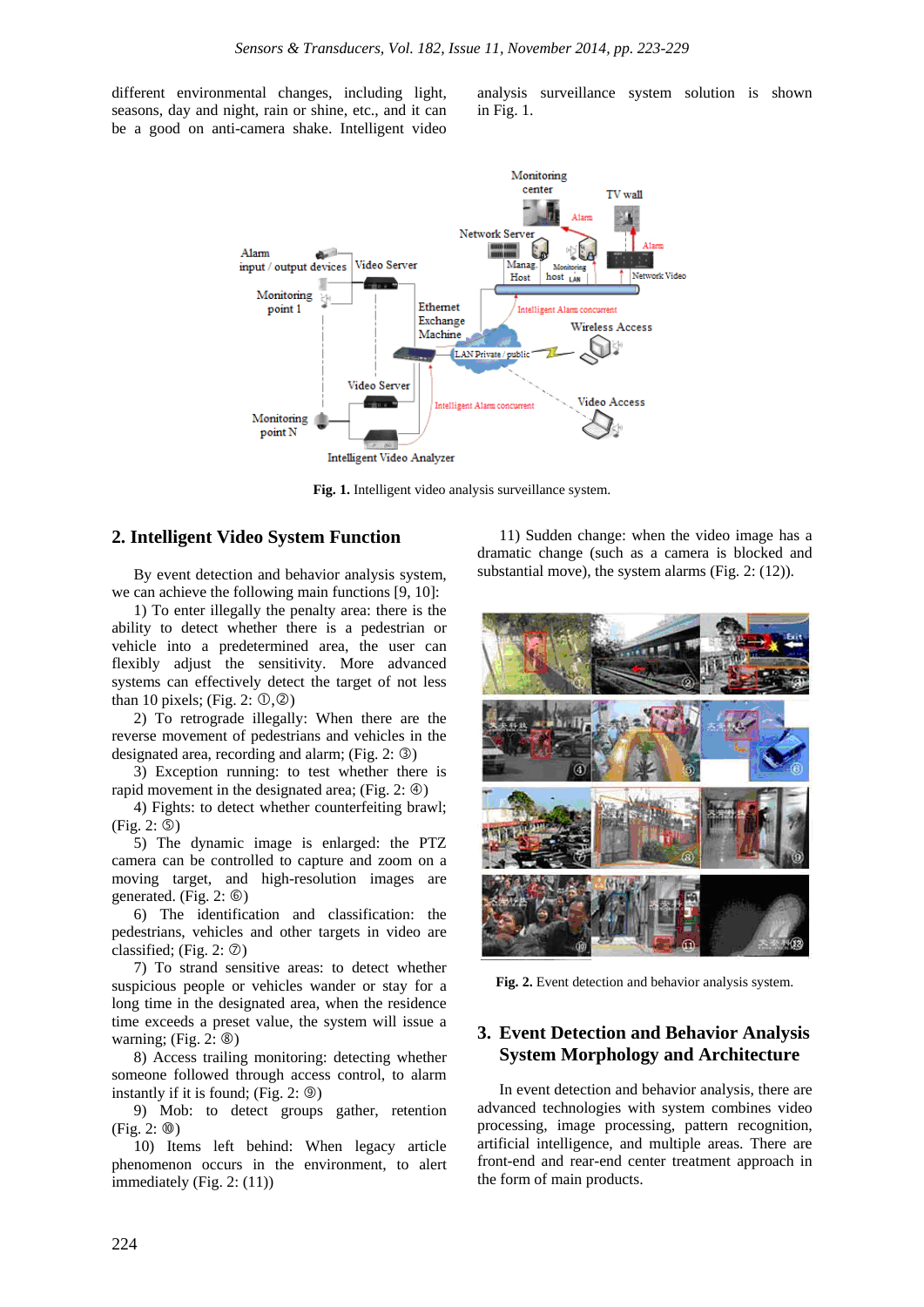By using backend central processing, video analysis is done in high-performance intelligent video server. In intelligent analysis server, digital video stream usually is decompressed by soft decoding, and then event detection and behavioral analysis are done. Central processor can be integrated into thirdparty video surveillance platform, it is linked with mainstream video surveillance platform seamlessly [11, 12]. Event analysis results and related parameter settings also communicate through intelligent video transmission protocol and with the video surveillance platform. Center handling system per server can simultaneously handle eight generally to 16 video. In this mode, all of the front camera only has basic video capture capabilities, and all the video analysis must be brought together to back or key node is unified and is processed by a computer [13, 14]. The structure of the back-end intelligent video analysis system is shown in Fig. 3. Another is intelligent video processor based on the front-end solution. In this work mode, all target tracking, behavior judgment, alarm trigger is done by the front-end intelligent analysis equipment, only the alarm information is transmitted to the monitoring center over the network. Video analysis equipment is placed after the IP camera, so the bandwidth of video streaming can be effectively saved. The structure of the front-end intelligent video analysis system is

shown in Fig. 4. Intelligent Video Architecture is shown in Fig. 5.



**Fig. 3.** Event Detection System – backend center system topology.



**Fig. 4.** Event Detection System – front center system topology.



**Fig. 5.** Intelligent Video Architecture.

## **4. System Technology Theory and Evaluation of Event Detection and Behavior Analysis**

### **4.1. Perimeter Detection**

**Technical principle** is the foreground object detection technology. This technology is that the user interest region is monitored by the fixed camera surveillance, background model is built, foreground objects are filtered out and the movement routes of objects are determined. The behavior discrimination of moving objects is achieved based on movement routes of foreground objects. Typical applications of the technology include the following four categories.

1) Regional and out: user defines a polygon area in the scene in the monitoring, when there are objects entering or leaving that trigger an alarm event.

2) Regional residence: user defines a polygon area within monitoring scenario, when there are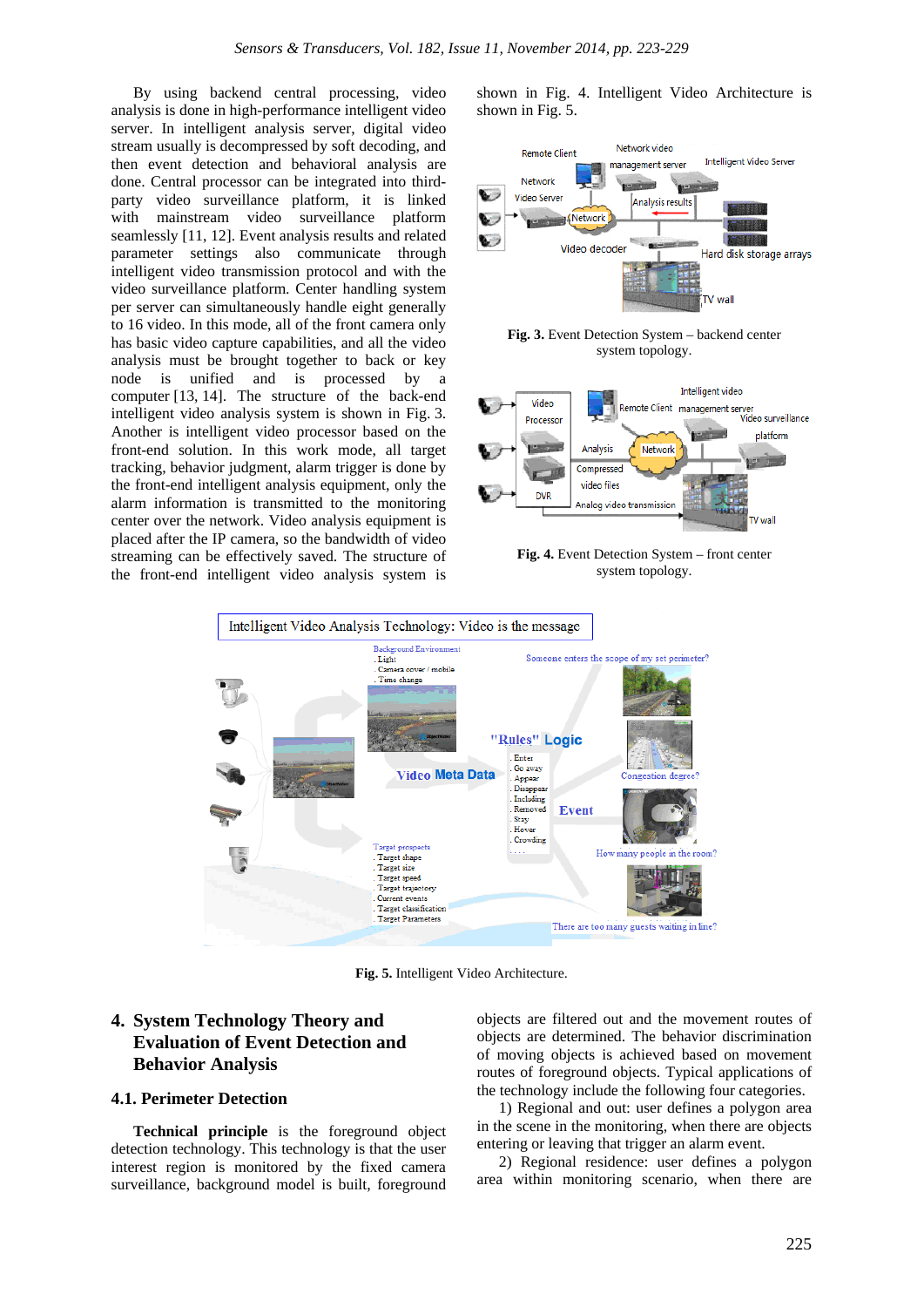objects in the area, if its residence time exceeds a predetermined threshold, an alarm event is triggered.

3) Tripwire: Users define a segment in the monitored area. When the object moves across the line segment, an alarm event is triggered.

4) Directed tripwire: user defines line segment in the monitored area. When the object across the line in a specified direction, that trigger an alarm event.

**Application premise:** the camera needs to be fixed, camera is moved only when moving the monitoring scene changes, otherwise it is impossible to establish a stable background model, it is fit to open a scene, such as border lines, the environment surrounding of the plant, it is available to a larger vision on the one hand, another aspects of this technique is not applicable to the foreground congested object, then different scenarios foreground objects can not be distinguished due to mutual adhesion, movement routes are obtained based on prospects, it also is fail.

**Reference Test Environment:** In addition to routine testing recognition rate, false positive rate and false negative rate, we should examine the results of the following targeted testing.

1) Jitter: outdoor camera chance or periodic jitter occurs due to various reasons, because the technology generally requires a fixed camera, and therefore the specifications need to be tested in a slight shake environment, stability of system performance indicators are researched.

2) Unrelated objects: there is a higher probability test environment, such as leaves jitter, flowers shaking, clouds and other objects interference, the false happens.

3) Weather: general positioning of the system is real-time monitoring systems in working around the clock, these technical indicators are tested in the rain, fog, snow weather.

4) Light: outdoor environments or indoor lighting environment changes significantly, the test should be carried out in 24 hours, the three technical indicators are obtained, the system's ability is determined to adapt to light changes.

**Reference index:** the recognition rate is  $> 80\%$ , the false alarm rate is  $< 20 %$ .

## **4.2. Dynamic Tracing**

**Technical principle:** The purpose of this technique is to achieve close to a specified target object to keep track. The target object track is completed within the specify panoramic camera scene, the target is generally designated by the personnel operator in a non-empty scene, which is selected for open scene of border lines by a computer of their choice. The target track can be divided into two stages, which is lock target and continuous tracking, tracking camera and the panoramic camera may be physically the same, which depend on the

specific application needs and level of the product itself.

There are two technology in the targeted stages, one is tracking based on feature pattern analysis, for example, an RGB image template matching, because the camera is gradually narrowed, while the position and size of the object change, then the higher the lock speed, then the greater the risk of losing the object from view, if the size and variance the target speed are no a priori case, once the target is lost, relock is cost. By contrast, the slow lock consideration will have much smaller, especially for the application of sensitive military authorities, you should first make sure that the target is not lost, consideration is followed by the lock-consuming. Another threedimensional information is achieved by calibrating the scene, the locking speed can be significantly improved, but the calibration process is complicated, and the panoramic camera angle is once changed, calibration is generally required, there is greater consideration in maintenance.

Because the dynamic tracking applications are with obvious enemy confrontation, in continuous tracking phase, technically must have some ability to adapt for the direction change of the target object, movement velocity, temporary obscured or even deliberately taken refuge in obstructions. On the other hand, the tracking stability is also directly affect by the dynamic performance of tracking camera itself, and the dynamic performance here include the time constant of camera mechanical motion control part, the signaling transmission delay, the reasonableness of the control protocol parsing mechanism.

**Application premise:** the technology application is avoided in crowded scenes, if the crowding degree of the scene is the higher, the technique practicality also decreases. In particular, the multiple cameras are used in the tracking relay systems, in the domestic applications scene, the whole system needs to be verified in tracking stability, especially through the actual test. When cameras are installed, the target object and moving objects around it are avoided to be obscured and sustained seriously.

**Evaluation Methods:** In addition to routine tests, the following specific test should be selected according to the application requirements.

1) Lock Test: the success rate of the individual test at the lock target stage.

2) Static test: when long stationary target, to investigate the stability of the system itself.

3) Speed test: in continuous tracking stage, the target is stopped suddenly, to change direction or to change speed.

4) Shielded test: Target is periodically obscured by trees or telephone poles, or target deliberately takes in refuge obstacles.

5) The suspected target test: when the objectives meet with other moving objects, or when the target is temporarily obscured, there are other moving objects around.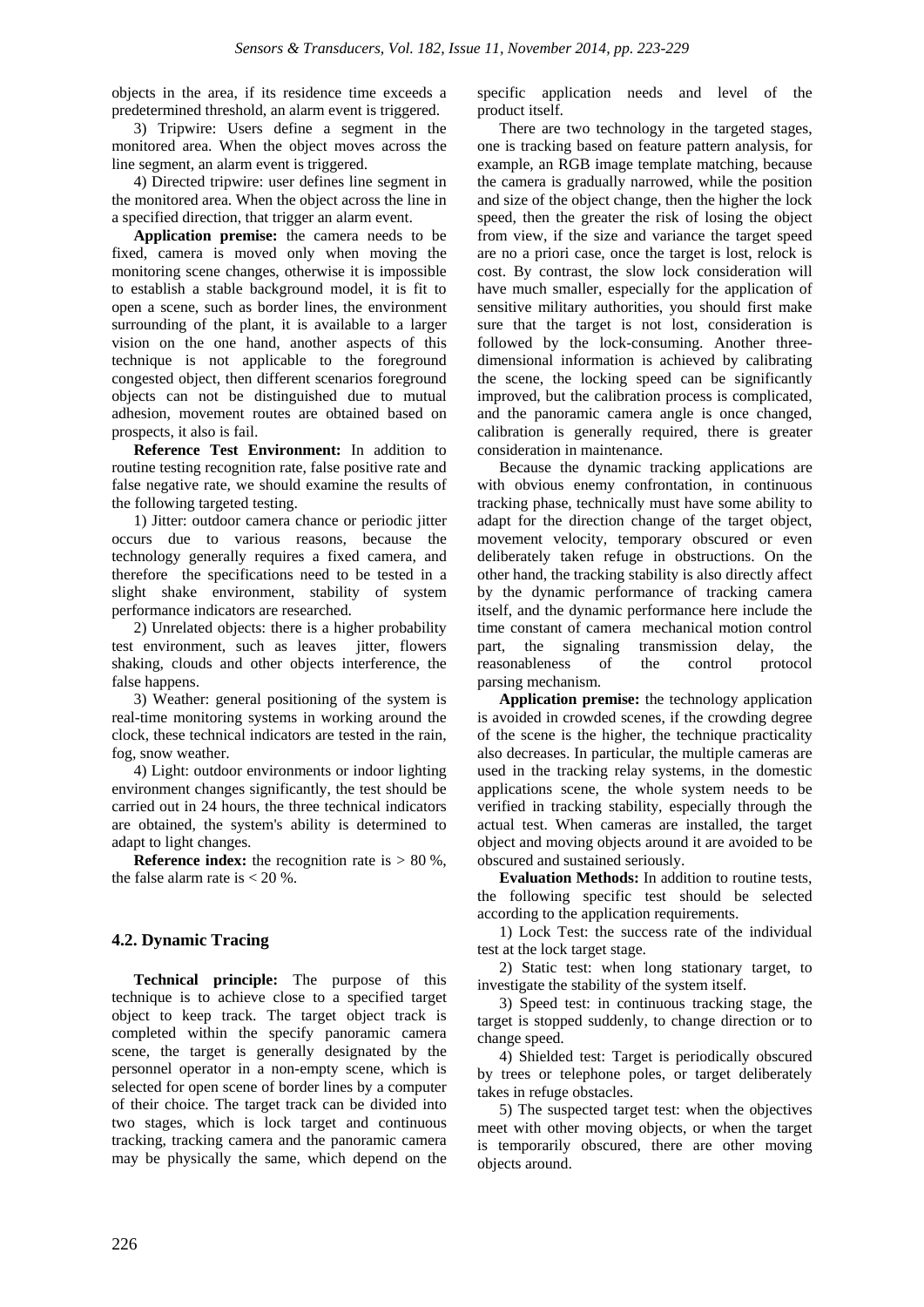## **4.3. Retrograde Detection**

**Technical principles:** The technology is used to detect people or objects, which reverse out of the entrances. The main technical feature is to detect the retrograding objects based on the object motion model, which is still applicable in a crowded scene.

**Application premise:** camera mounting angle should meet to minimize the occlusion between people or objects. Overlooking angle is recommended to be between 45 degrees to 90 degrees, the camera sight should be consistent with the flow direction, the horizontal angle is within plus or minus 30 %.

**Evaluation Methods:** In addition to the described test mode (basic part), the following targeted testing can be added.

Targeted testing in the crowded scene: for example, in the pedestrian entrance, if the horizontal entrances can accommodate N individuals,  $2N \sim 4N$ people can be made to pass convoy in a more natural way, while a person is arranged to enter from the opposite direction, the leak reported rates of system is detected mainly.

Targeted testing of short / local behavior: in the detection area, one is arranged to do the body motion (such as the arms, upper body, etc.) for the opposite direction, or the backward movement for short time (according to application needs), the system false alarm rate is mainly detected.

**Reference index:** the recognition rate is  $> 80\%$ , the false alarm rate is  $< 20 %$ .

### **4.4. Pedestrian Abnormal Behavior**

**Technical principles:** The technology is used to detect the high-risk behavior of the suspected robbery or fleeing after criminal within the monitored area. There are two main technologies. A class implementation is still based on the foreground object detection, according to the movement route of the foreground objects, its speed is estimated, if speed exceeds a certain value, the police is called. The accuracy of this speed valuation is low, but it could not overcome that the larger the near, the smaller the far off the camera. Meanwhile, people can not distinguish between pedestrians and bicycles, the practicality is not high. The second class implements use characteristic movement pattern analysis techniques, by using pattern recognition method, movement patterns and velocity may appear and are to learned in each part of the scene, abnormal acceleration can be detect not only, the criminals fled when crossing railings and parapets, the behavior is usually low probability, it can be identified.

**Application premise:** if walking people are the dominated sport in scene, the overlooking angle of the camera is not less than 30 degrees, when the viewed perspective angle is small, and erection height should be improved to avoid serious occlusion between people. Intelligent Video Analysis encoding

service application examples are shown in Fig. 6, Fig. 7, Fig. 8 and Fig. 9.



Trailing object investigation Dual safety gate monitoring Stay sensitive areas

**Fig. 6.** Intelligent Video Analysis encoding service application examples.



**Fig. 7.** Traffic statistics.



**Fig. 8.** Trajectory tracking.

### **4. Conclusions and Outlook**

Different video surveillance industry demand generally has a very significant difference, especially in applications for intelligent video analysis technology, which also determines the specificity of behavior detection and anomaly events in different industry. With the deepening of applications in various industries as well as to further enhance the level of security control requirements, various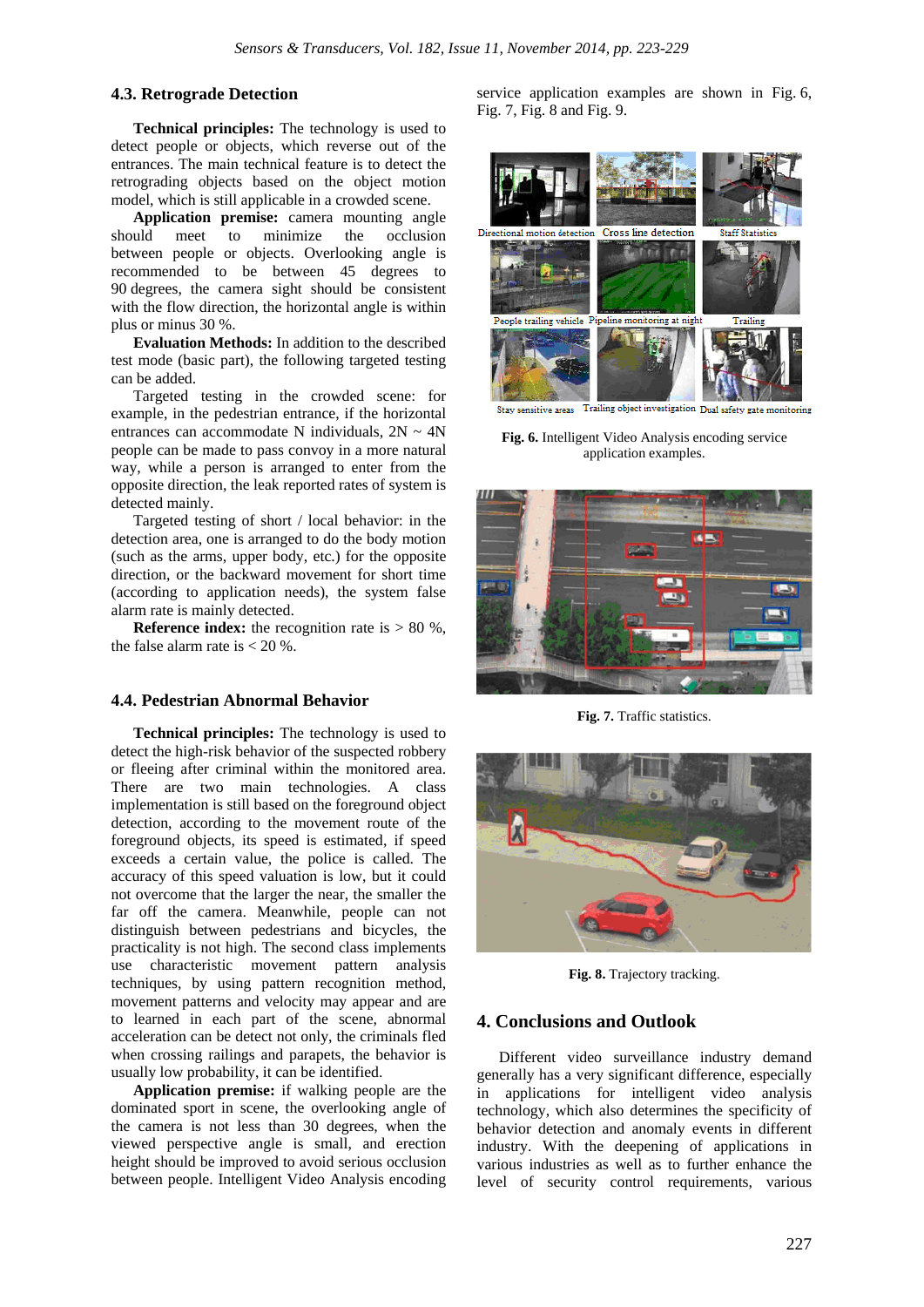security areas will face more and more different challenges, the demand for video surveillance is also increasingly diverse and complex. How to recognize and analyze the behavior has become more of a problem which intelligent video analysis technology had to face in the industry deepen application process. Only combined with practical application in industry, in-depth understanding of the specific requirements of the different sectors, the needs of users can be better grasped, the function of intelligent video analysis technology will be implemented in the application reality. This is that the intelligent video analysis technology is the ultimate expression of the future industrialization value [15-18].



**Fig. 9.** Cross line tracking.

Intelligent video analysis application related products develop with the development of video surveillance market size, which extends from the relative concentration of applications to all walks of life significantly deeper. Some manufacturers of professional video analysis is also working to improve existing core technology, the structure of existing algorithms are further enhanced and optimized, the actual needs of users are looking for more on the function and application, the best system is achieved in the form of products. As highend video surveillance applications, such as perimeter detection, object tracking and other functions, it has been successfully applied in various key industries, and gradually emerging power [19-22].

Video surveillance has a large proportion in the future, but the road to the future is relatively flat, this is reflected in the form of a solid, it gradually meets the needs of people, before the curtain of the future video analysis is opened, to do and to accumulate.

## **References**

[1]. J. Aguilera, H. Wildenauer, M. Kampel, Evaluation of motion segmentation quality for aircraft activity

surveillances, in *Proceedings of the 2nd Joint IEEE International Workshop on Visual Surveillance and Performance Evaluation of Tracking and Surveillance (VS-PETS'05)*, Beijing, China, October 2005, pp. 293-300.

- [2]. D. Thirde, M. Borg, V. Valentin, Visual surveillance for aircraft activity monitoring, in *Proceedings of the 2nd Joint IEEE International Workshop on Visual Surveillance and Performance Evaluation of Tracking and Surveillance*, Beijing, China, 15-16 October 2005, pp. 255-262.
- [3]. D. P. Young, J. M. Ferryman, PETS metrics: On-line performance evaluation service, in *Proceedings of the 2nd Joint IEEE International Workshop on Visual Surveillance and Performance Evaluation of Tracking and Surveillance (VS-PETS'05)*, Beijing, China, October 2005, pp. 317-324.
- [4]. N. Lazarevic-McManus, J. Renno, D. Makris, Designing evaluation methodologies: the case of motion detection, in *Proceedings of the 9th IEEE International Workshop on PETS*, New York, 2006, pp. 23-30.
- [5]. H. Grabner, P. M. Roth, H. Bischof, Is pedestrian detection really a hard task, in *Proceedings of the 10th IEEE International Workshop on Performance Evaluation of Tracking and Surveillance*, Rio de Janeiro, 2007, pp. 1-8.
- [6]. T. Ellis, Performance metrics and methods for tracking in surveillance, in *Proceedings of the 3rd IEEE International Workshop on Performance Evaluation of Tracking and Surveillance (PETS'02)*, Copenhagen, 2002, pp. 26-31.
- [7]. A. T. Nghiem, F. Bremond, M. Thonnat, ETISEO, performance evaluation for video surveillance systems, in *Proceedings of the IEEE Conference on Advanced Video and Signal Based Surveillance (AVSS'07)*, London, 2007, pp. 476-481.
- [8]. J. Black, T. Ellis, P. Rosin, A novel method for video tracking performance evaluation, in *Proceedings of Joint IEEE International Workshop on Visual Surveillance and Performance Evaluation of Tracking and Surveillance (VS-PETS'03)*, Nice, France, 2003, pp. 125-132.
- [9]. J. C. Nascimento, J. S. Marque, Performance evaluation of object detection algorithms for video surveillance, *IEEE Transactions on Multimedia*, Vol. 8, Issue 4, 2006, pp. 761-774.
- [10]. D. Hall, J. Nascimento, P. Ribeiro, Comparison of target detection algorithms using adaptive background models, in *Proceedings of the 2nd Joint IEEE International Workshop on Visual Surveillance and Performance Evaluation of Tracking and Surveillance (VS-PETS'05)*, Beijing, China, October 2005, pp. 113-120.
- [11]. V. Manohar, M. Boonstra, V. Korzhova, PETS vs. VACE evaluation programs: A comparative study, in *Proceedings of the 9th IEEE International Workshop on PETS*, New York, 2006, pp. 1-6.
- [12]. A. T. Nghiem, F. Bremond, M. Thonnat, A new evaluation approach for video processing algorithms, Austin, in *Proceedings of the IEEE Workshop on Motion and Video Computing (WMVC'07)*, A Texas, USA, 2007, pp. 15-22.
- [13]. R. Kasturi, D. Goldgof, P. Soundararajan, Framework for performance evaluation of face, text, and vehicle detection and tracking in video: Data, metrics, and protocol, *IEEE Transactions on Pattern Analysis and Machine Intelligence*, Vol. 31, Issue 2, 2009, pp. 319-336.